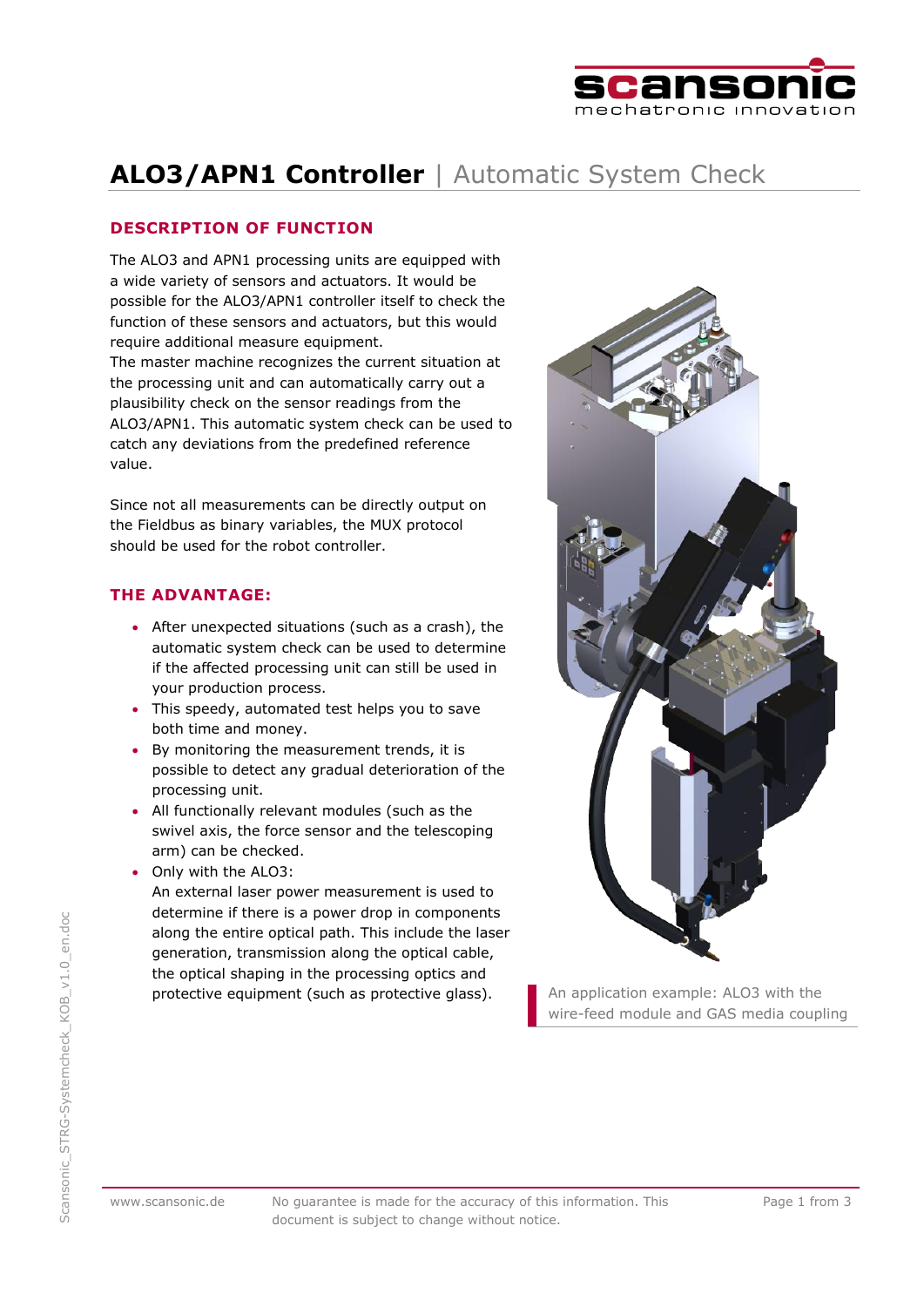

## **THE ALO3/APN1 PLATFORM**

The ALO3 / APN1 processing units consist of modules: including the swivel axis, force sensors, telescoping arm unit (TA) and autofocus module (for the ALO3) or linear drive (for the APN1).

All modules have a sensor system for detecting their current position and/or state. This illustration shows an ALO3 with its corresponding modules.



Figure 1: Actuator/sensor modules on the ALO3 processing unit

The following measurement signals are taken at the modules. They can then be read and processed at the Basis HMI-B or via the MUX protocol.

The position of the swivel axis  $(1 + 2)$  is detected by an encoder.

The absolute angle in the area of the swivel axis (**3**) is measured by the inclination sensor.

The force acting on the wire guide module (**4**) is detected using the force sensor.

The immersion depth of the wire guide module (**5**) is measured at the telescoping arm and then processed.



www.scansonic.de No guarantee is made for the accuracy of this information. This document is subject to change without notice.